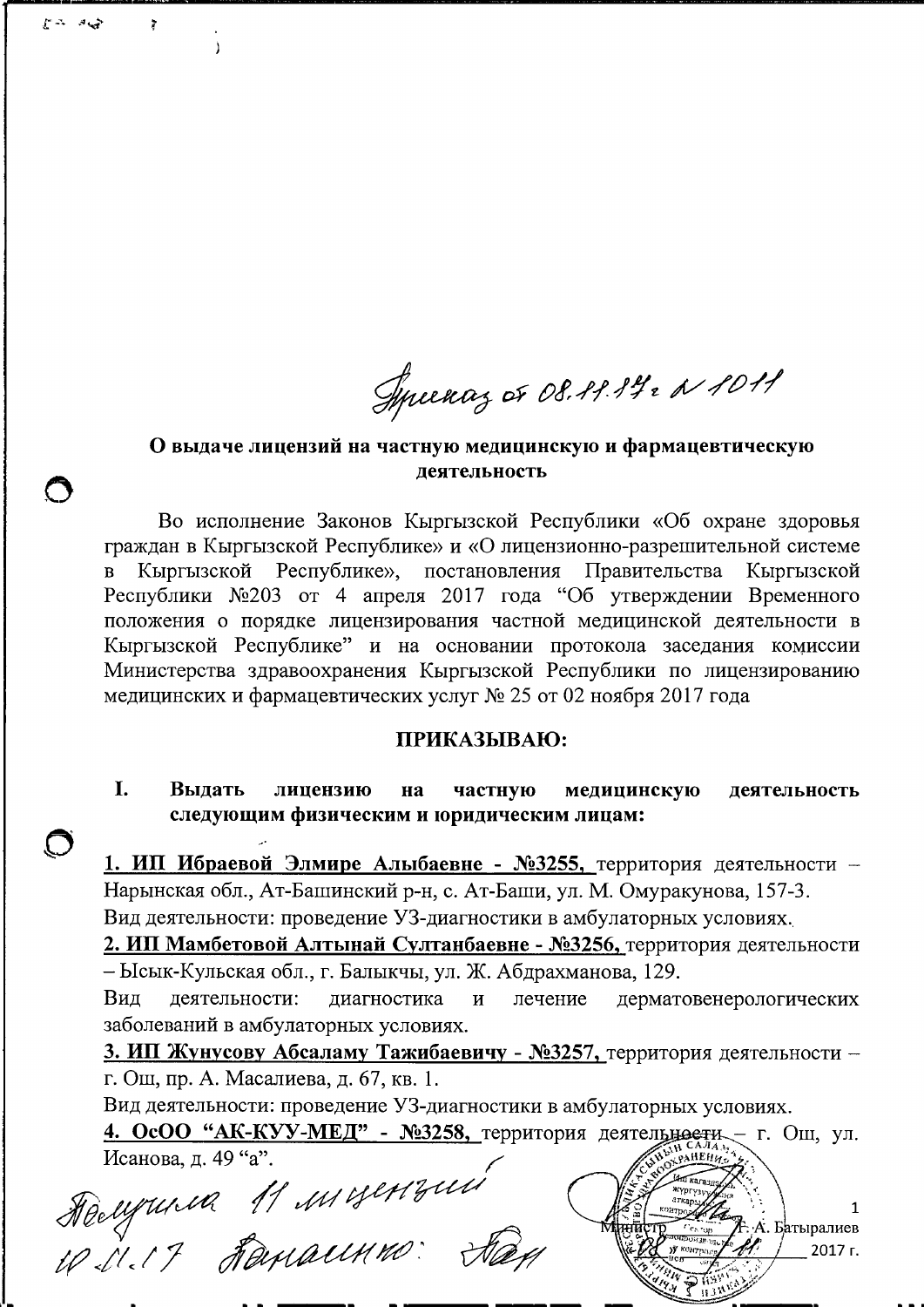Вид деятельности: диагностика и лечение терапевтических, педиатрических и гинекологических заболеваний, проведение физиотерапевтических процедур в амбулаторных и стационарных условиях (на 20 коек).

5. ОсОО "Медикэмп" - №3259, территория деятельности - г. Бишкек, ул. Юдахина, 61 (1-й эт. каб. №7; 2-й эт. каб. №10. 18).

деятельности: проведение иглорефлексотерапии Вид мануальной  $\mathbf{M}$  $\mathbf{B}$ амбулаторных условиях.

6. ОсОО "Нова-Мед" - №3260, территория деятельности - г. Бишкек, ул. Курманжан Датки, д. 266.

Вид деятельности: диагностика и лечение терапевтических, неврологических, дерматовенерологических, эндокринологических, урологических, оториноларингологических и гинекологических заболеваний (наблюдение за беременными женщинами до родов, проведение медицинских абортов), УЗдиагностики в амбулаторных и условиях дневного стационара (на 2 койки).

7. ОсОО "Акмат Медикал Центр" - №3261, территория деятельности - г. Бишкек, ул. Киевская, 161 (Медико- реабилитационный центр при КНИИКиВЛ, протокол аренды МЗ КР №6 от 04.10.2017г).

Вид деятельности: диагностика и лечение стоматологических заболеваний терапевтического и хирургического профилей в амбулаторных условиях (на 4 кресла).

#### II. Выдать лицензию на частную фармацевтическую деятельность следующим физическим и юридичесиким лицам:

1. ИП Калбаевой Айнуре Омурбековне -5108, территория деятельности КР,

- Жалал-Абадская обл., Токтогульский р-н, г. Токтогул, ул. А.Суеркулова, б/н (аптека).

2. ОсОО «ОптимаФарм»-5109, территория деятельности КР,

- Чуйская обл., Аламудунский р-н, с. Н-Аларча, пер. Школьный, 7а/2-4 (аптечный склад).

Вид деятельности: реализация лекарственных средств.

3. ОсОО «Рус-Юг-Ойл»-5110, территория деятельности КР,

- Ошская обл., г. Кара-Суу, ул. Х.Турсунова, 20 (аптечный склад для ограниченного ассортимента).

Вид деятельности: реализация лекарственных средств.

4. OcOO «Techno Bio International» (Техно Био Интернэшнл)-5111,

территория деятельности КР,

 $\lambda$ 

г. Бишкек, ул. Киевская, 107 (аптечный склад для ограниченного ассортимента).

Вид деятельности: реализация лекарственных средств.